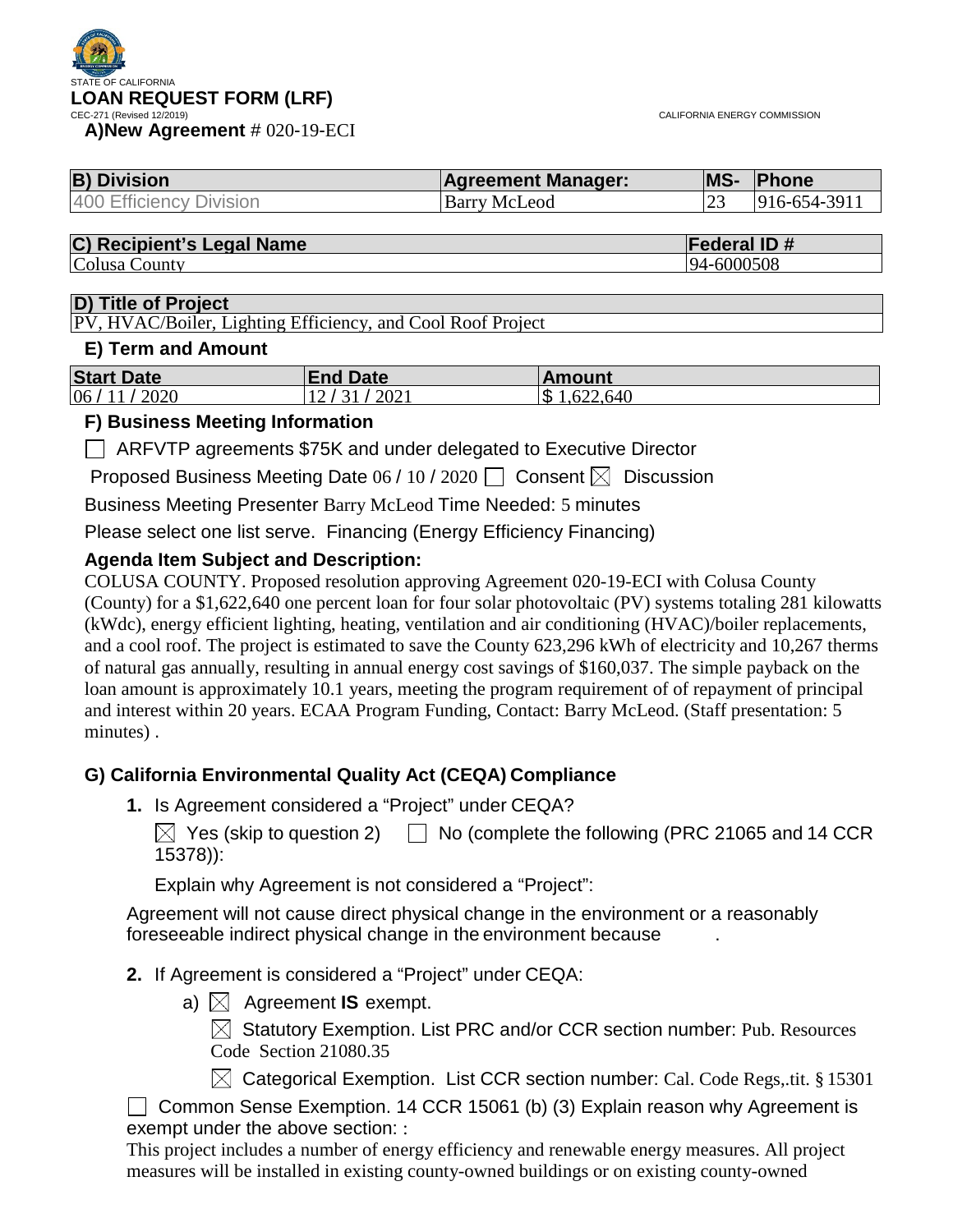

CALIFORNIA ENERGY COMMISSION structures. Specifically, the project will (1) install PV systems on the rooftops of existing buildings at three sites; (2) install a carport PV system at one site; (3) upgrade interior and exterior lighting to high efficiency LED lighting at eight sites; (4) replace existing HVAC units and boilers with high efficiency HVAC units and boilers at five sites; (5) replace existing split-system HVAC units with high efficiency condensers and furnaces at two sites; and (6) install a cool roof at one site.

The rooftop PV systems' associated equipment, such as electrical conduits and controls, will be located on the same parcels as the PV arrays, will not occupy more than 500 square feet of ground surface at the sites, and the locations of the associated equipment will not contain plants protected by the Native Plant Protection Act. The rooftop PV system measures will not require any of the permits listed in Public Resources Code Section 21080.35 (d).

The carport PV system will be installed over an existing parking lot and will require the removal of six trees. None of the trees are required to be planted, maintained or protected pursuant to local, state or federal requirements and none of these trees are native trees over 25 years old.

The rooftop and carport PV system measures of this project are, therefore, statutorily exempt under Public Resources Code Section 21080.35. This project as a whole is also categorically exempt from environmental review pursuant to CEQA Guidelines Section 15301 as minor alterations to existing facilities that involve no expansion of an existing or former use at the sites. The project, when considered as a whole, will not result in a cumulative impact that is significant on the environment. Further, none of the exceptions to exemptions listed in CEQA Guidelines Section 15300.2 apply to this project.

b) Agreement **IS NOT** exempt. (consult with the legal office todetermine next steps)

Check all that apply

 $\Box$  Initial Study

 $\Box$  Negative Declaration

**Mitigated Negative Declaration** 

□ Environmental Impact Report

 $\Box$  Statement of Overriding Considerations

**H) List all subcontractors (major and minor) and equipment vendors:** (attach additional sheets as necessary)

| Legal Company Name:  | <b>Budget</b>      |
|----------------------|--------------------|
| <b>Aircon Energy</b> | 1,622,640.00<br>ß. |
|                      | \$0.00             |
|                      | \$0.00             |

## **I) List all key partners:** (attach additional sheets as necessary)

| <b>Legal Company Name:</b> |  |
|----------------------------|--|
|                            |  |
|                            |  |
|                            |  |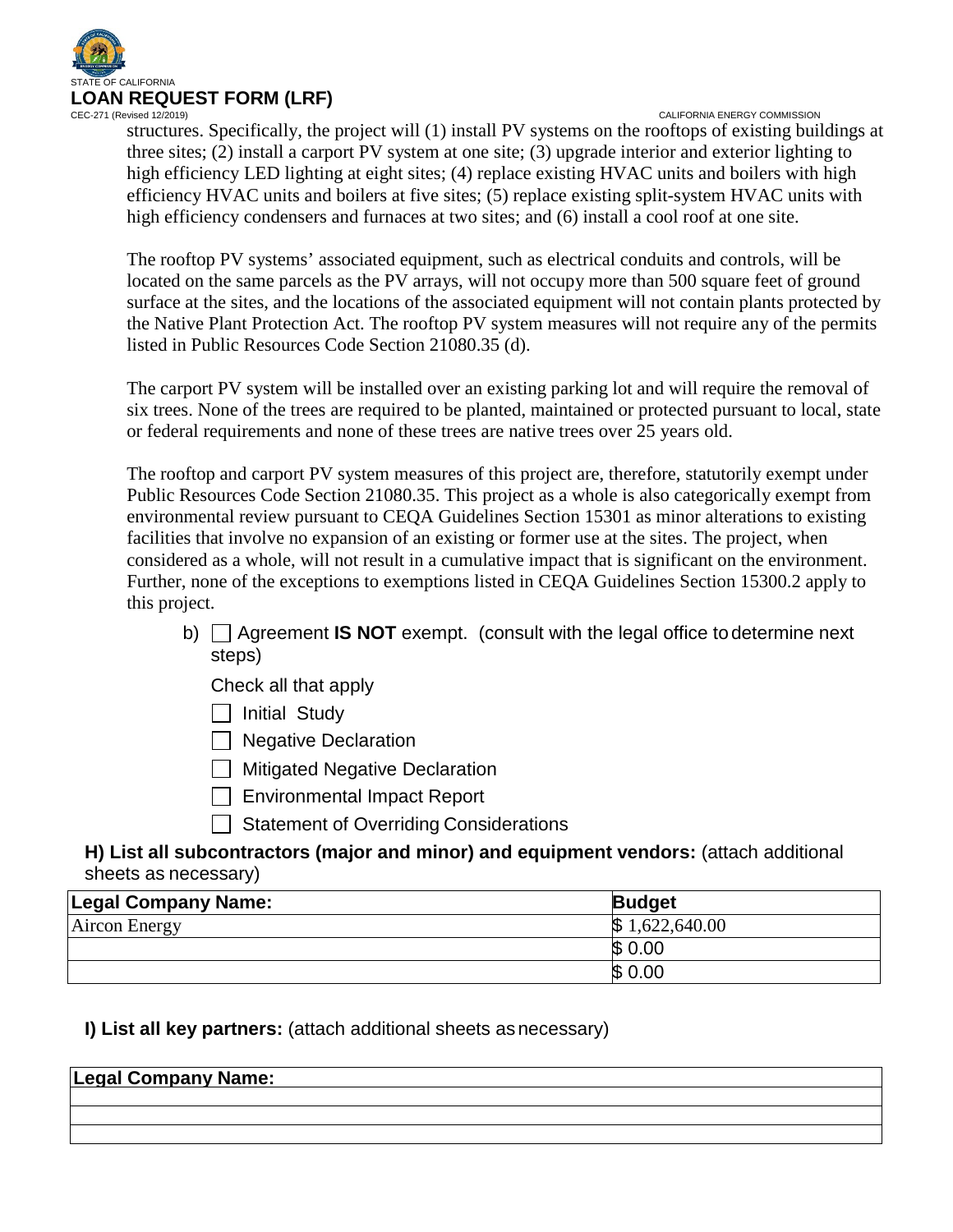CALIFORNIA ENERGY COMMISSION



|                                       | <b>Funding Year</b><br>Οt | <b>Budget List</b>   |                                      |  |  |
|---------------------------------------|---------------------------|----------------------|--------------------------------------|--|--|
| <b>Funding Source</b>                 | <b>Appropriation</b>      | <b>Number</b>        | <b>Amount</b>                        |  |  |
| <b>ECAA</b>                           | 2019-2020                 | 0401.007I            | \$1,622,640                          |  |  |
| <b>Funding Source</b>                 |                           |                      |                                      |  |  |
| <b>Funding Source</b>                 |                           |                      |                                      |  |  |
| <b>Funding Source</b>                 |                           |                      |                                      |  |  |
| <b>Funding Source</b>                 |                           |                      |                                      |  |  |
| R&D Program Area: Select Program Area |                           | TOTAL: \$            |                                      |  |  |
| Explanation for "Other" selection     |                           |                      |                                      |  |  |
| Reimbursement Contract #:             |                           | Federal Agreement #: |                                      |  |  |
| K) Recipient's Contact Information    |                           |                      |                                      |  |  |
| 1. Recipient's Administrator/Officer  |                           |                      | 2. Recipient's Project Manager       |  |  |
| Name: Wendy Tyler                     |                           |                      | Name: Wendy Tyler                    |  |  |
| Address: 547 Market Street Suite 102  |                           |                      | Address: 547 Market Street Suite 102 |  |  |
| City, State, Zip: Colusa, CA 95932    |                           |                      | City, State, Zip: Colusa, CA 95932   |  |  |
| Phone: 530-458-0737                   |                           |                      | $Dh$ <sub>000</sub> $520.458.0727$   |  |  |

E-Mail: [wtyler@countyofcolusa.com](mailto:wtyler@countyofcolusa.com)

Phone: 530-458-0737 E-Mail: [wtyler@countyofcolusa.com](mailto:wtyler@countyofcolusa.com)

# **L) Miscellaneous Agreement Information**

| $\times\hspace{-3pt}\parallel$ Annual Energy Savings | 623,296 kWh                                     |
|------------------------------------------------------|-------------------------------------------------|
| Number of Repay Periods                              | Leave blank if repay is based on energy savings |

## **M) Selection Process Used**

□ Competitive Solicitation Solicitation #: - -

 $\boxtimes$  First Come First Served Solicitation Solicitation #: PON-17-401

# **N) The following items should be attached to this LRF**

|  | Loan Application |  | $\boxtimes$ Attached |
|--|------------------|--|----------------------|
|--|------------------|--|----------------------|

- 2. Budget Detail
- 3. CEC 105, Questionnaire for Identifying Conflicts
- 4. Recipient Resolution
- 5. CEQA Documentation  $\Box$  N/

| N/A |
|-----|
|     |

| Attached |
|----------|
| Attached |
| Attached |
| Attached |
| Attached |

| s/ Barry McLeod          | 3-9-2020    |  |  |
|--------------------------|-------------|--|--|
| <b>Agreement Manager</b> | <b>Date</b> |  |  |
| s/ Bill Pfanner          | 3-17-2020   |  |  |
| <b>Office Manager</b>    | <b>Date</b> |  |  |
|                          | 4-10-2020   |  |  |
| Deputy Director          | Date        |  |  |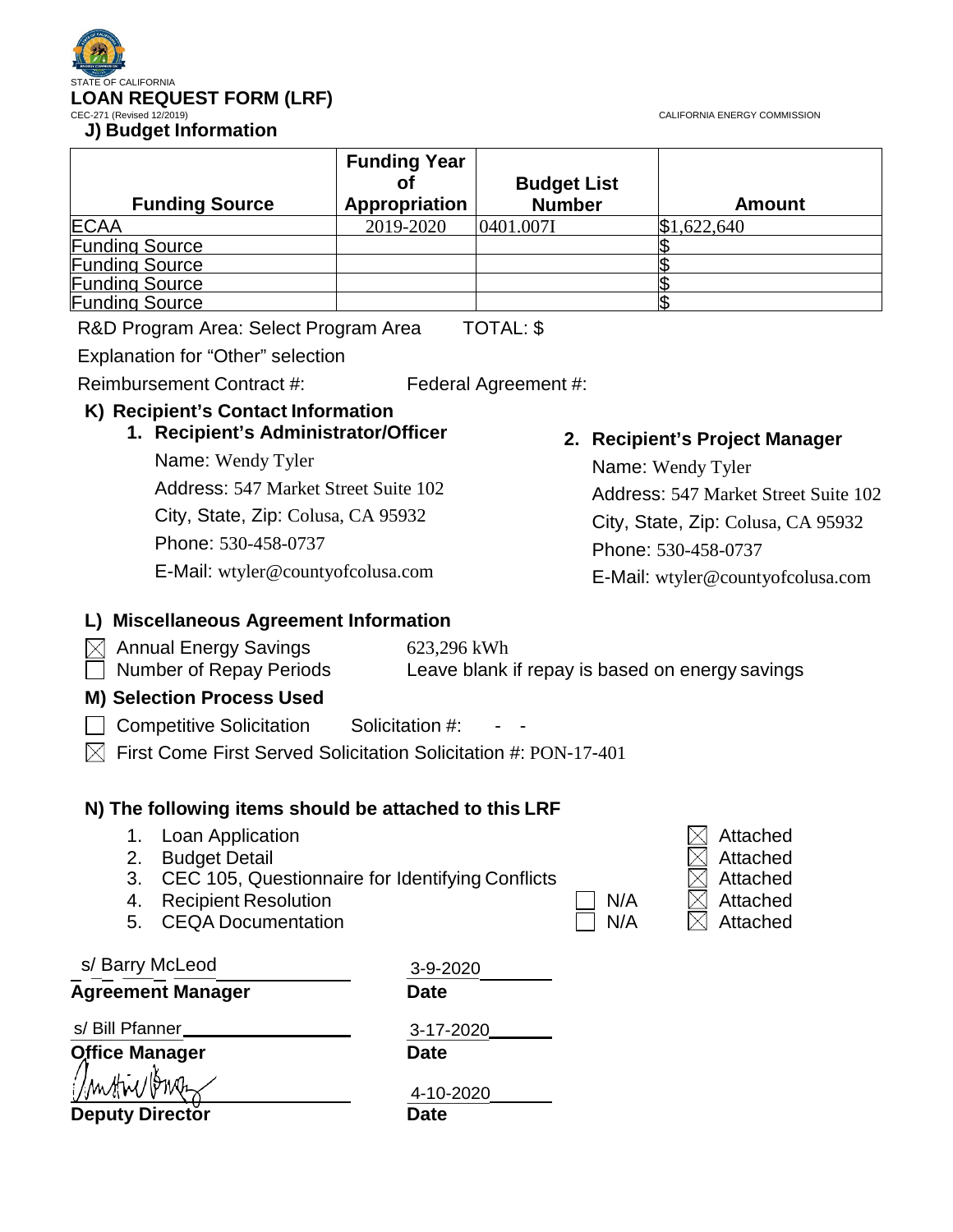# **EXHIBIT A**

# **ENERGY CONSERVATION ASSISTANCE ACT LOAN AGREEMENT**

This Loan Agreement (the "Agreement") is entered into as of the date it is executed by both parties hereto, between the California Energy Resources Conservation and Development Commission (the "Energy Commission") and the Colusa County (the "Borrower") located in Colusa, CA.

# 1. **STATUTORY AUTHORITY AND LOAN**

- A. Pursuant to the purposes authorized by section 25410, et seq., of the California Public Resources Code (the "Energy Conservation Assistance Act"), the Energy Commission has approved the Borrower's loan application dated August 1, 2019, which is not attached but is expressly incorporated by reference herein.
- B. Subject to the terms, covenants, conditions, and including Special Conditions (if applicable) contained herein, and the Budget Detail/Summary of Project Cost and Savings attached as Exhibit A, Attachment 1 hereto to the extent it modifies the Borrower's loan application, the Energy Commission shall make a loan to the Borrower (the "Loan") in the amount of one million six hundred twenty two six hundred forty dollars (\$1,622,640) evidenced by a Promissory Note (the "Promissory Note") for loan number 020-19-ECI attached hereto as Exhibit B.

# 2. **PURPOSE**

The Borrower agrees to expend all funds disbursed pursuant to this Agreement only for the purposes and in the amounts set forth in Exhibit A, Attachment 1 (the "Project"). Any other use of funds disbursed hereunder shall require prior written approval by the Energy Commission.

# 3. **LOAN DISBURSEMENT SCHEDULE**

- A. The Energy Commission agrees to disburse funds to the Borrower upon the Borrower's execution of the attached Promissory Note and required supplemental documents, including invoices as required in Section 3.B below.
- B. Loan funds shall be disbursed on a reimbursement basis based on invoices submitted by Borrower in a form approved by the Energy Commission. Backup documentation for actual expenditures (such as timecards, vendor invoices, etc) and proof of payment must be provided to substantiate the request. Energy Commission staff will approve invoices only after verifying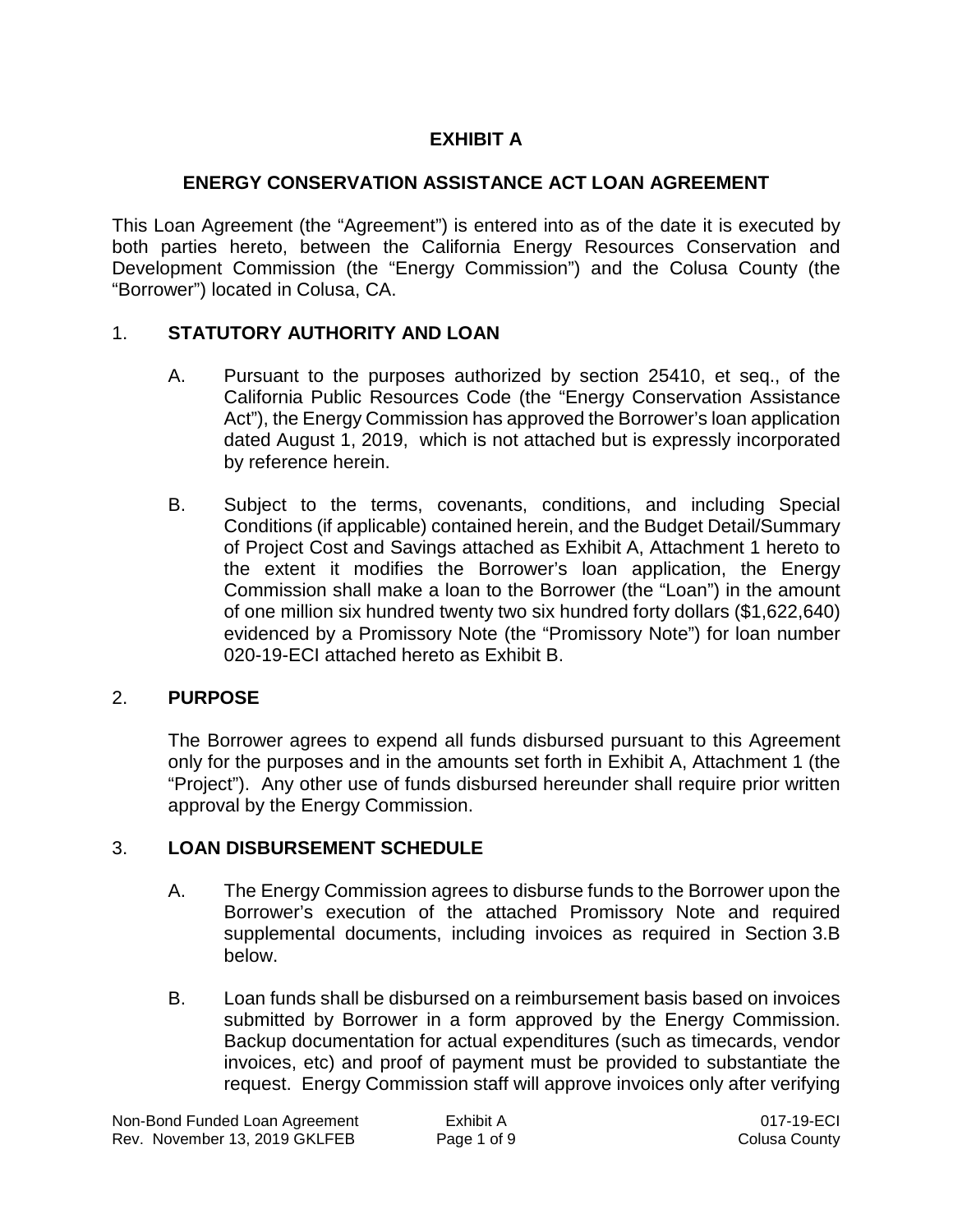requested amounts against backup billings and determining that expenses are appropriate and used for the authorized purposes of this Loan. For executed Agreements, invoices for expenses incurred during the Agreement Term are eligible for reimbursement.

- C. All invoices must be submitted within sixty (60) days after Project completion.
- D. The final ten percent (10%) of the Loan amount will be withheld as retention until the final report is received from the Borrower and the Commission's Project Manager determines the Project has been satisfactorily completed.

## 4. **LOAN REPAYMENT AND INTEREST**

All funds disbursed hereunder, together with all interest payable thereon, shall be repaid to the Energy Commission in accordance with the terms of the Promissory Note. The Loan shall bear simple interest at the annual rate set forth in the attached Promissory Note on the principal balance of Loan funds disbursed to the Borrower. Payment of said interest shall be due at the time of semiannual scheduled Loan repayment installments to the Energy Commission, and interest shall accrue from the time of disbursal of funds to the Borrower until receipt of full Loan repayment to the Energy Commission.

#### 5. **TERM**

- A. The effective date of this Agreement shall be the date on which it has been executed by both parties hereto. No work is authorized, or shall begin until the Energy Commission signs the Agreement.
- B. The Borrower agrees to complete performance of its obligations under this Agreement within the applicable periods stated in this Agreement.

#### 6. **PREPAYMENT**

The Borrower shall have the right to prepay all or any part of the amount of this Loan at any time without penalty.

#### 7. **PROMISSORY NOTE**

In order to evidence its debt to the Energy Commission hereunder, the Borrower agrees to, contemporaneously with the execution of this Agreement, execute and deliver to the Energy Commission the Promissory Note (attached as Exhibit B hereto).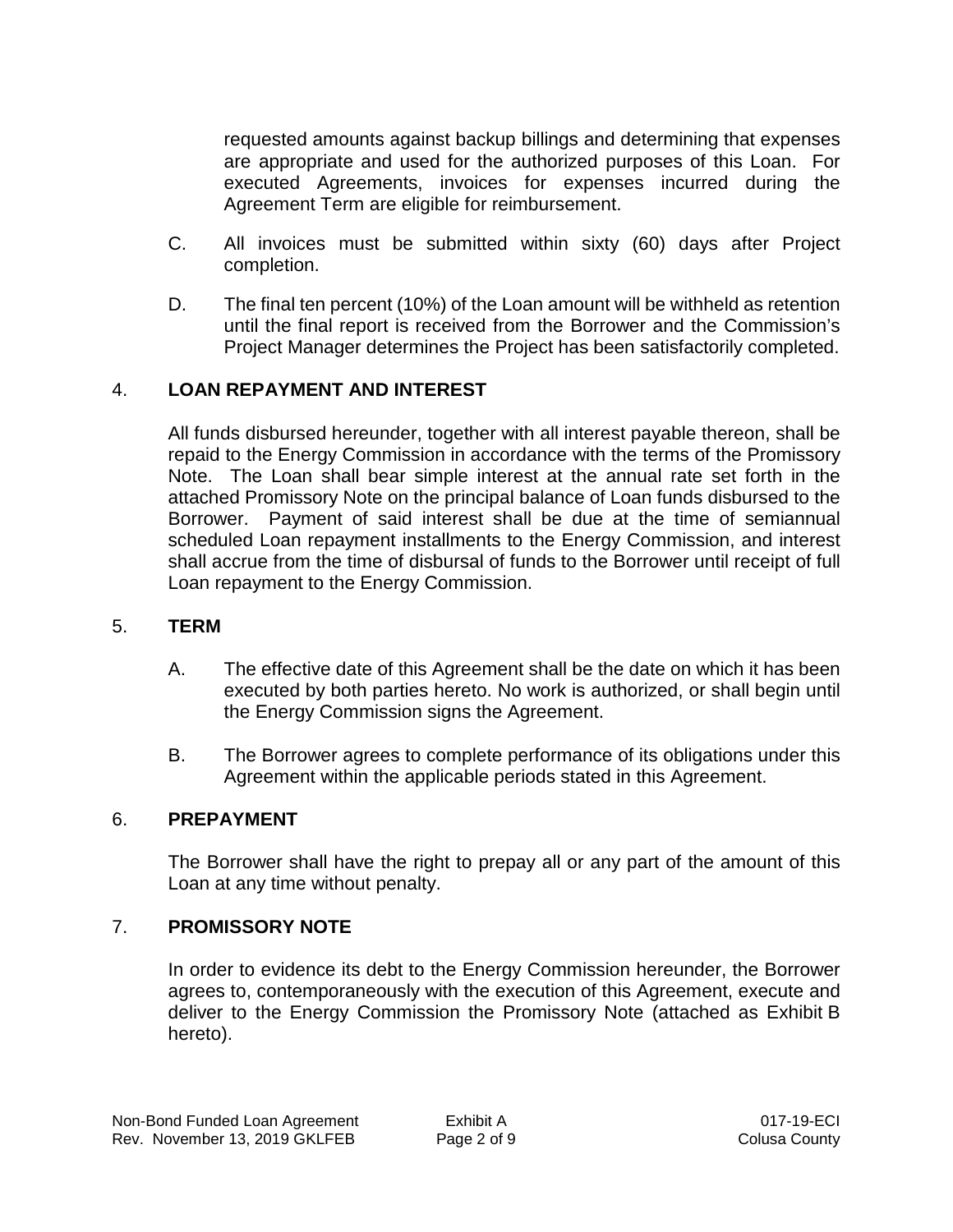# 8. **ACCOUNTS, AUDITS, AND RECORDS**

- A. The Borrower agrees to establish on its books a separate account for this Loan. This account shall be maintained as long as the Loan obligation remains unsatisfied.
- B. The Borrower further agrees to maintain records that accurately and fully show the date, amount, purpose, and payee of all expenditures drawn on said account for three (3) years after this Loan is repaid in full unless the Energy Commission requests a longer retention period.
- C. The Borrower further agrees to utilize a voucher system by which all expenditures from said account will be authorized and authenticated.
- D. The Borrower further agrees to allow the Energy Commission or any other agency of the State of California (the "State") or their designated representatives, on written request, to have reasonable access to, and the right of inspection of, all records that pertain to said account or the Project. The Borrower also agrees to submit to an independent audit, if requested by the Energy Commission, at the expense of the Borrower. Borrower agrees to maintain all such records for a minimum of three years after this Loan is repaid in full unless the Energy Commission notifies the Borrower, prior to the expiration of such three-year period, that a longer period of record retention is necessary.

## 9. **SOURCE OF REPAYMENT; OPERATION OF PROJECT**

- A. Semiannual payments due to the Energy Commission under this Agreement shall be made from savings in energy costs or other legally available funds as the Borrower chooses. If the Borrower is a county, city, town, township, board of education, or school district, the Borrower agrees that the amount of the semiannual Loan repayment shall not be raised by the levy of additional taxes and shall not be an obligation against tax revenues, but shall be obtained either from savings in energy costs resulting from the subject energy conservation projects or other legally available funds as the Borrower chooses.
- B. Energy cost savings as determined by the Energy Commission are based on energy usage and serving utility rate schedules at the time the Loan application is submitted, except as specified in Special Conditions, if any, as detailed in this Agreement, and the information and data contained in the Borrower's loan application and technical study. The following will not affect the Energy Commission's initial finding of energy cost savings, and are not a basis for claiming a lack of energy savings: a) changes in energy use and/or rate schedules which occur after submittal of the Loan application,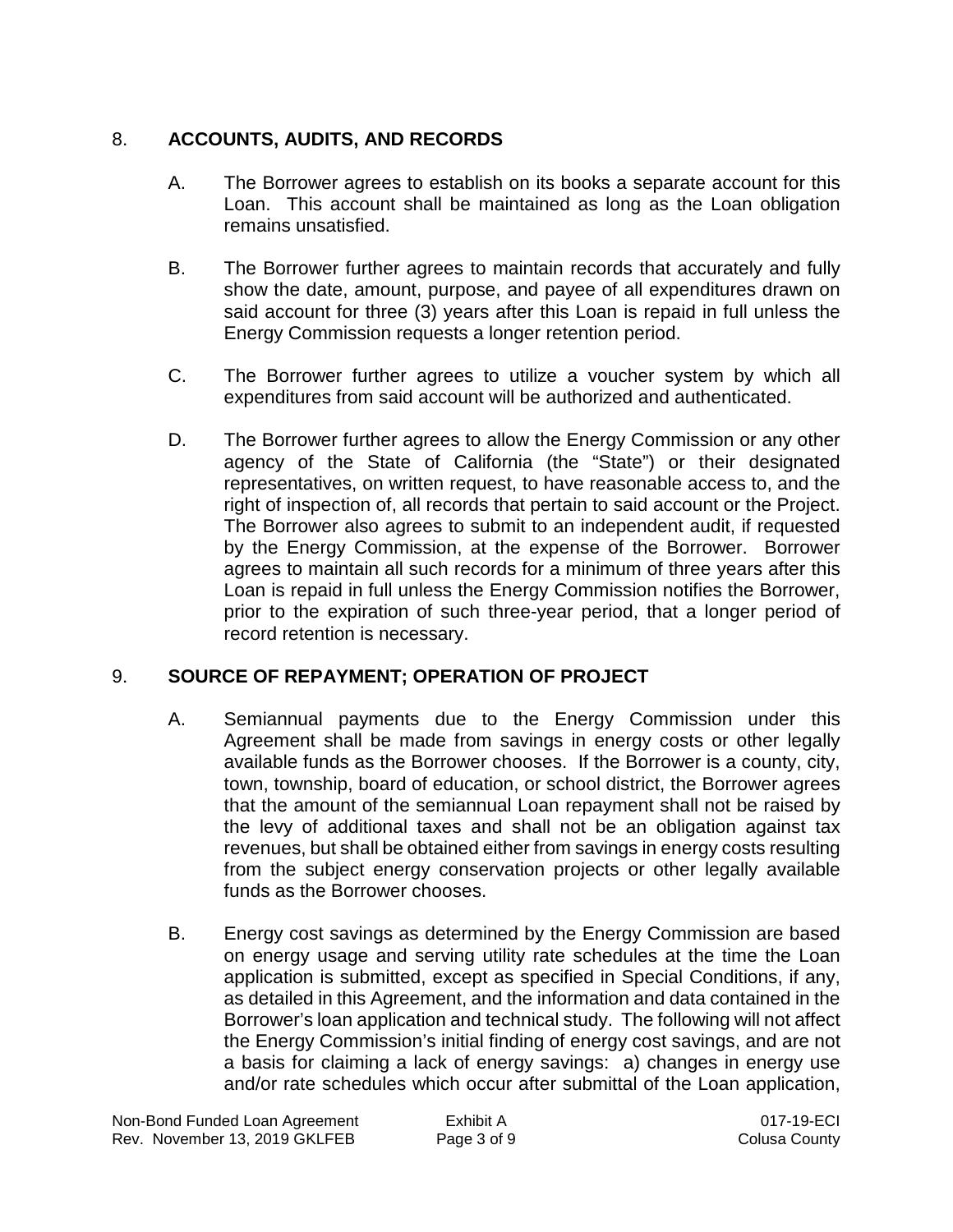except as specified in Special Conditions, if any, as detailed in this Agreement, b) deviations in the Project work scope from what was approved by the Energy Commission, c) changes in the Borrower's facility and/or equipment which occur after submittal of the Loan application, including, but not limited to maintenance, operations, schedules, employees and facility alterations and expansions, d) deviations, omissions or errors found in the loan application and technical study after submittal of the Loan application. The Borrower is responsible for ensuring the accuracy of the information contained in its loan application and technical study. In the event annual energy cost savings resulting from the Project, as determined by the Energy Commission, fail to equal or exceed the amount due under this Agreement, this Agreement may be renegotiated to assure that the repayment amount does not exceed the actual energy savings or avoided costs resulting from the Project, and the Promissory Note will be revised accordingly. In no event, however, will the number of semiannual installments payable hereunder and under the Promissory Note exceed forty.

- C. The Borrower shall obtain and maintain in its records any and all permits and licenses required to install or operate the Project and shall comply with all local, state, and federal laws, rules and codes concerning the Project. The Borrower shall maintain the Project in good working order for the duration of the Loan and shall insure that staff members are provided appropriate training on the operation and maintenance of the Project. The Borrower shall maintain insurance on the Project and**,** in the event of any casualty loss covered by such insurance policy, apply the proceeds to the repair of the Project or, with the approval of the Energy Commission, may use the insurance proceeds to install alternate projects to generate alternative energy cost savings to repay the Loan.
- D. The Borrower agrees to provide the Energy Commission with the following information for three years following completion of the Project, unless the Energy Commission requests a longer period: (1) the annual computation, required by Section 25414 of the Energy Conservation Assistance Act, of energy cost savings for the most recent fiscal year, calculated in the manner and provided in the format prescribed by the Energy Commission; and (2) any information or change in assumptions or operations which might affect the Energy Commission's initial determination of energy savings.
- E. The Borrower authorizes any official or agent of the Energy Commission or the State to conduct physical inspections of the Project before the commencement; during construction, installation and implementation of the Project; and at any time prior to the complete repayment of the Loan. In each contract entered into with suppliers of goods and services to install, conduct, or operate the Project, including management services, the Borrower shall include terms which allow any officer or agent of the Energy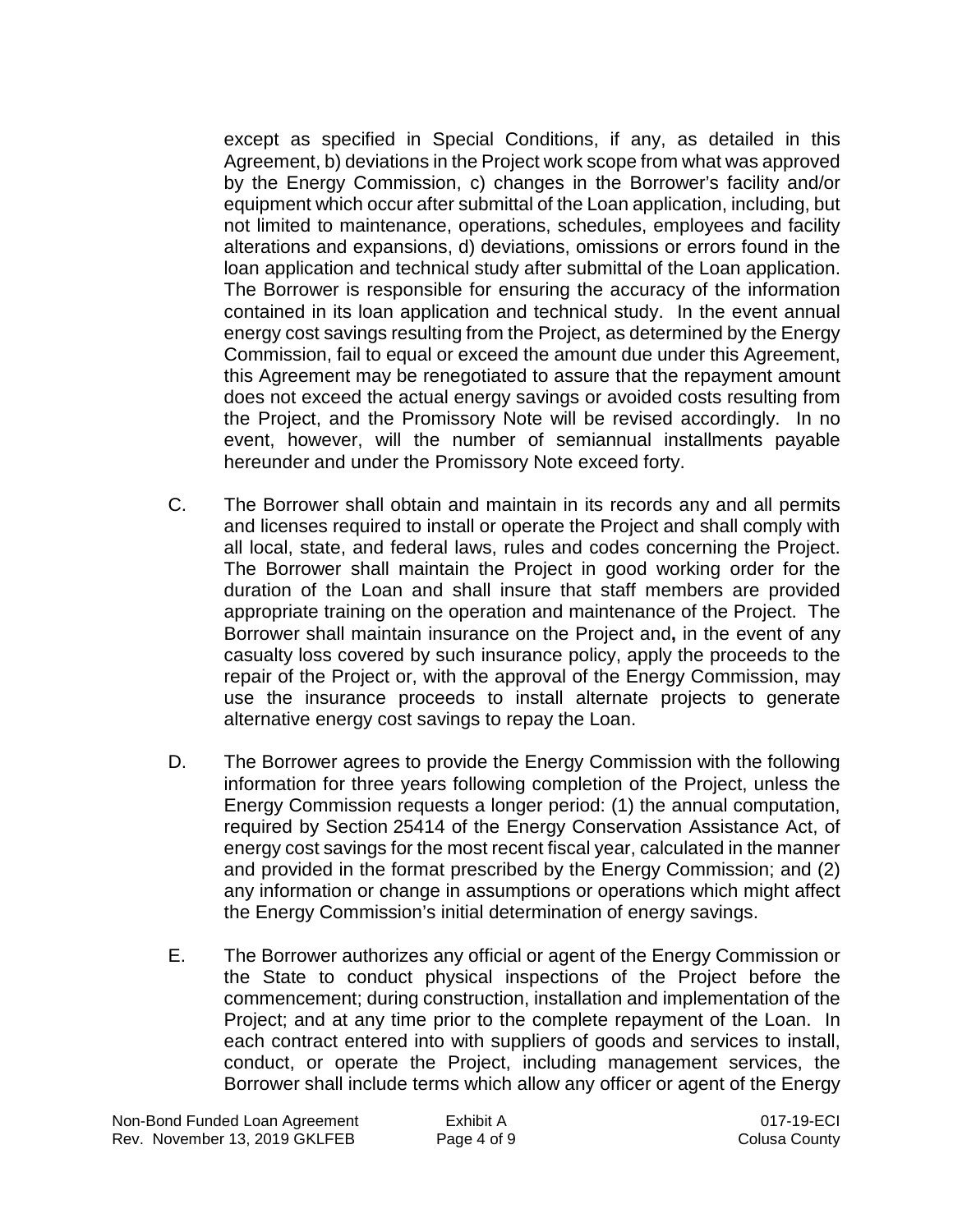Commission or the State access to the Project site and to any books, documents, or records directly relevant to the Project.

- F. If, prior to final repayment of the Loan, the Borrower sells the equipment or material installed with the proceeds of the Loan or sells the building, facility or system in which the Project has been implemented, then the Borrower shall apply the sale proceeds to repay any remaining balance due under this Agreement in full at the time of such sale. The Borrower shall notify the Energy Commission within five business days of the date on which the Borrower enters into an agreement to effect such transaction. The Borrower shall repay the Energy Commission within 30 calendar days of receiving an invoice from the Energy Commission for the balance due.
- G. In accordance with Section 25415 of the Energy Conservation Assistance Act, the Borrower covenants to take such action as may be necessary to include all payments due hereunder in its annual budget and to make the necessary annual appropriations for all such payments. The obligation of the Borrower to make such payments shall be limited to the savings realized by the Borrower as a result of implementing the Project funded by the Loan.

# 10. **DEFAULT**

- A. The Borrower's failure to comply with any of the terms of this Agreement shall constitute a breach of this Agreement and an event of default. In such case, the Energy Commission may declare this Agreement to have been breached and be released from any further performance hereunder.
- B. In the event of any default or breach of this Agreement by the Borrower, the Energy Commission, without limiting any of its other legal rights or remedies, may, to the extent permitted by law, declare the Promissory Note evidencing this Loan to be immediately due and payable.

## 11. **TERMINATION**

A. With Cause

The Energy Commission may, at its option, terminate this Agreement with cause in whole or in part, at any time prior to the funding of the Loan, upon giving five (5) days advance notice in writing to the Borrower. "Cause" includes without limitation:

1) Failure to perform or breach of any of the terms or covenants at the time and in the manner provided in this Agreement; or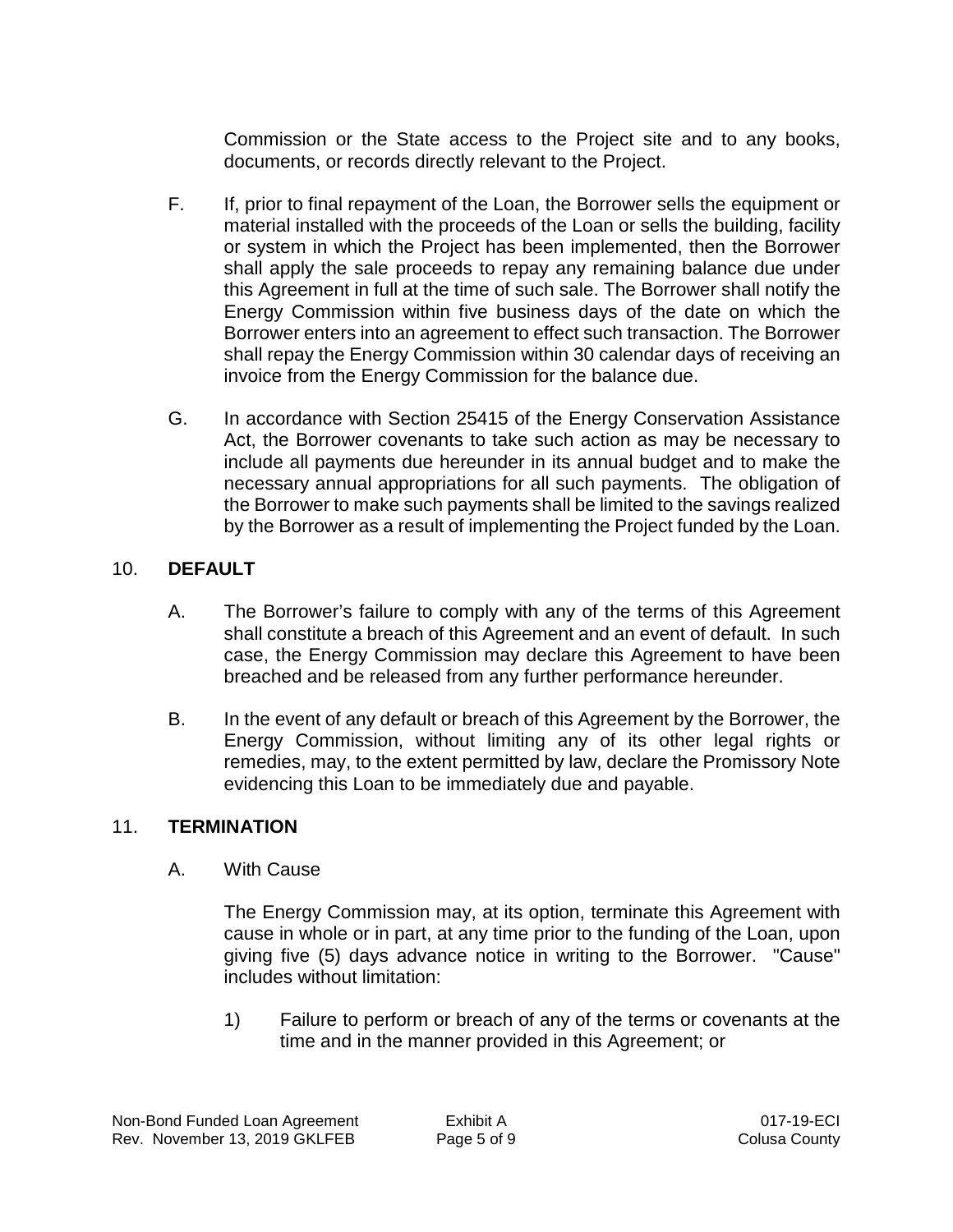- 2) Significant change in Energy Commission or State policy such that the work or product being funded would not be supported by the Energy Commission; or
- 3) Reorganization to a business entity unsatisfactory to the Energy Commission.
- B. Without Cause

The Energy Commission may, at its option, terminate this Agreement without cause in whole or in part, at any time prior to the funding of the Loan, upon giving thirty (30) days advance notice in writing to the Borrower.

## 12. **REPORTING**

A. Progress reports are due each calendar quarter until Project completion. At a minimum, Borrower shall submit progress reports in accordance with the following schedule:

| <b>For the Period Covering</b> | <b>Report Due Date</b>  |
|--------------------------------|-------------------------|
| January 1 through March 31     | April 5 <sup>th</sup>   |
| April 1 through June 30        | July 5 <sup>th</sup>    |
| July 1 through September 30    | October 5 <sup>th</sup> |
| October 1 through December 31  | January 5 <sup>th</sup> |

PROGRESS REPORT SCHEDULE

- B. A final report is due no later than (sixty) 60 days after Project completion.
- C. The Energy Commission will not process an invoice unless the Borrower's report submittals are up to date.
- D. If requested by the Energy Commission, Borrower shall submit, within ten (10) days after the Energy Commission's written request, a status report on its activities to date, pursuant to this Agreement.
- E. Reports shall be in a format as determined by the Energy Commission.
- F. The Borrower shall submit reports regarding energy savings as described in Section 9.D above.

#### 13. **GENERAL TERMS**

A. Indemnification by the Borrower. The Borrower agrees to indemnify, defend, and save harmless the Energy Commission, the State, and their officers, agents, and employees from any and all claims, losses, or costs (including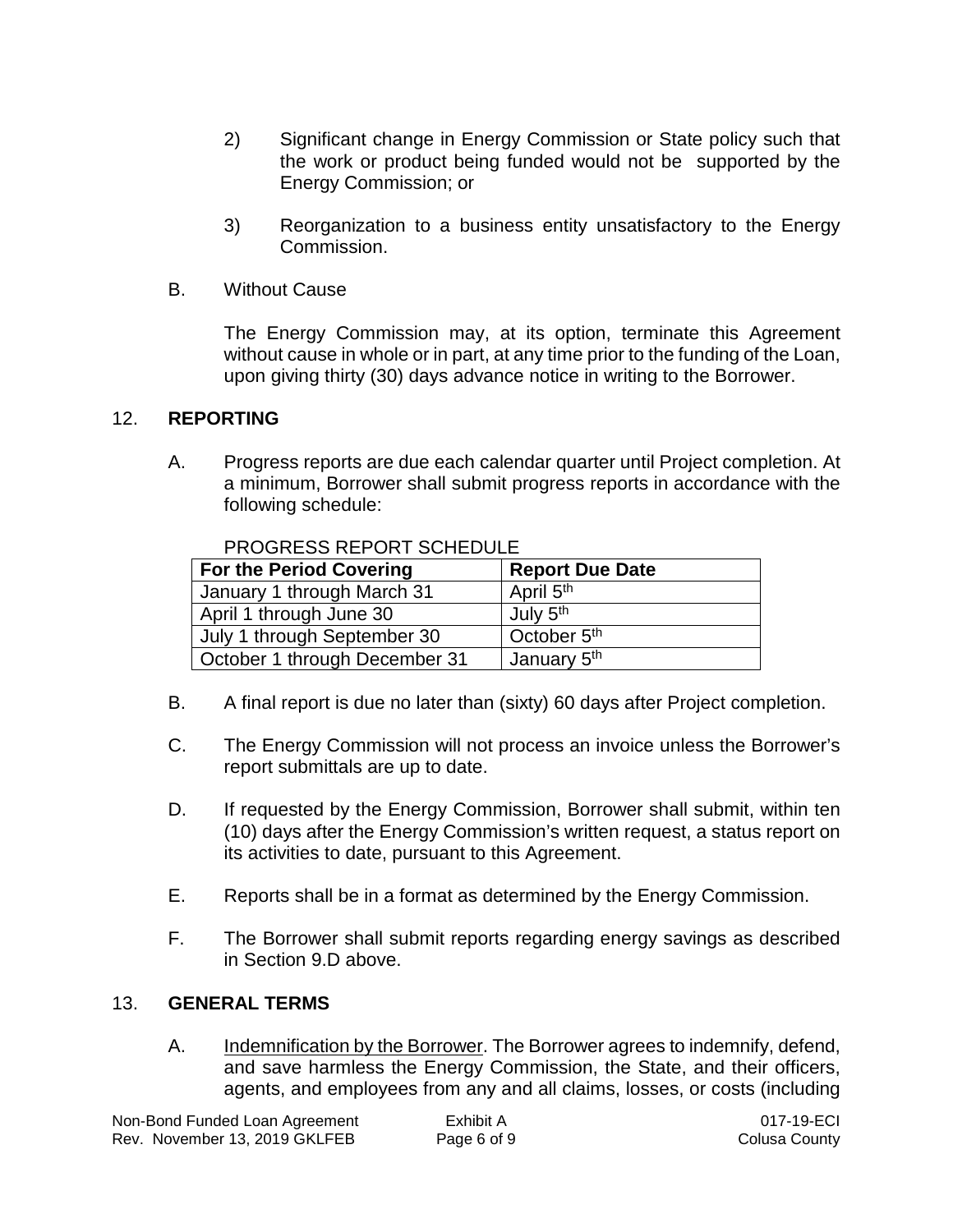reasonable attorney fees) arising out of, resulting from, or in any way connected with the Loan or this Agreement, or the financing or the operation of the facilities financed with the Loan.

- B. Ownership of Equipment and Material. All equipment and material acquired under this Agreement shall become the property of the Borrower at time of purchase. The Borrower shall obtain and maintain in its records a written waiver of all claims, other than those previously made in writing and still unsettled, from each contractor who supplies goods and services, including management services, in connection with the Project.
- C. Independent Capacity. The Borrower, and the agents and employees of the Borrower, in the performance of this Agreement, shall act in an independent capacity and not as officers or employees or agents of the Energy Commission or the State of California.
- D. Assignment. Without the written consent of the Energy Commission, this Agreement is not assignable or transferable by the Borrower either in whole or in part. The Energy Commission may assign its rights under this Agreement for security purposes, and in such event the assignee of this Loan Agreement, including the bond trustee of any bonds which may be secured by repayment of this Loan**,** shall be entitled to enforce the provisions hereof and shall be a third party beneficiary of this Agreement.
- E. Time of the Essence. Time is of the essence in this Agreement. Borrower is required to take timely actions which, taken collectively, move to completion of the purpose for which this Loan was awarded. The Commission Project Manager will periodically evaluate the progress toward completion. If the Commission Project Manager determines that the Borrower is not progressing toward completion within one (1) year after the effective date of this Agreement, the Commission Project Manager may, without penalty or prejudice to any of the Energy Commission's other remedies, terminate this Agreement.
- F. Amendment. No amendment or variation of the terms of this Agreement shall be valid unless made in writing and signed by the parties hereto, and no oral understanding or agreement not incorporated herein shall be binding on any of the parties hereto.
- G. Severability. In the event that any provision of this Agreement is unenforceable or held to be unenforceable, then the parties agree that all other provisions of this Agreement have force and effect and shall not be affected thereby.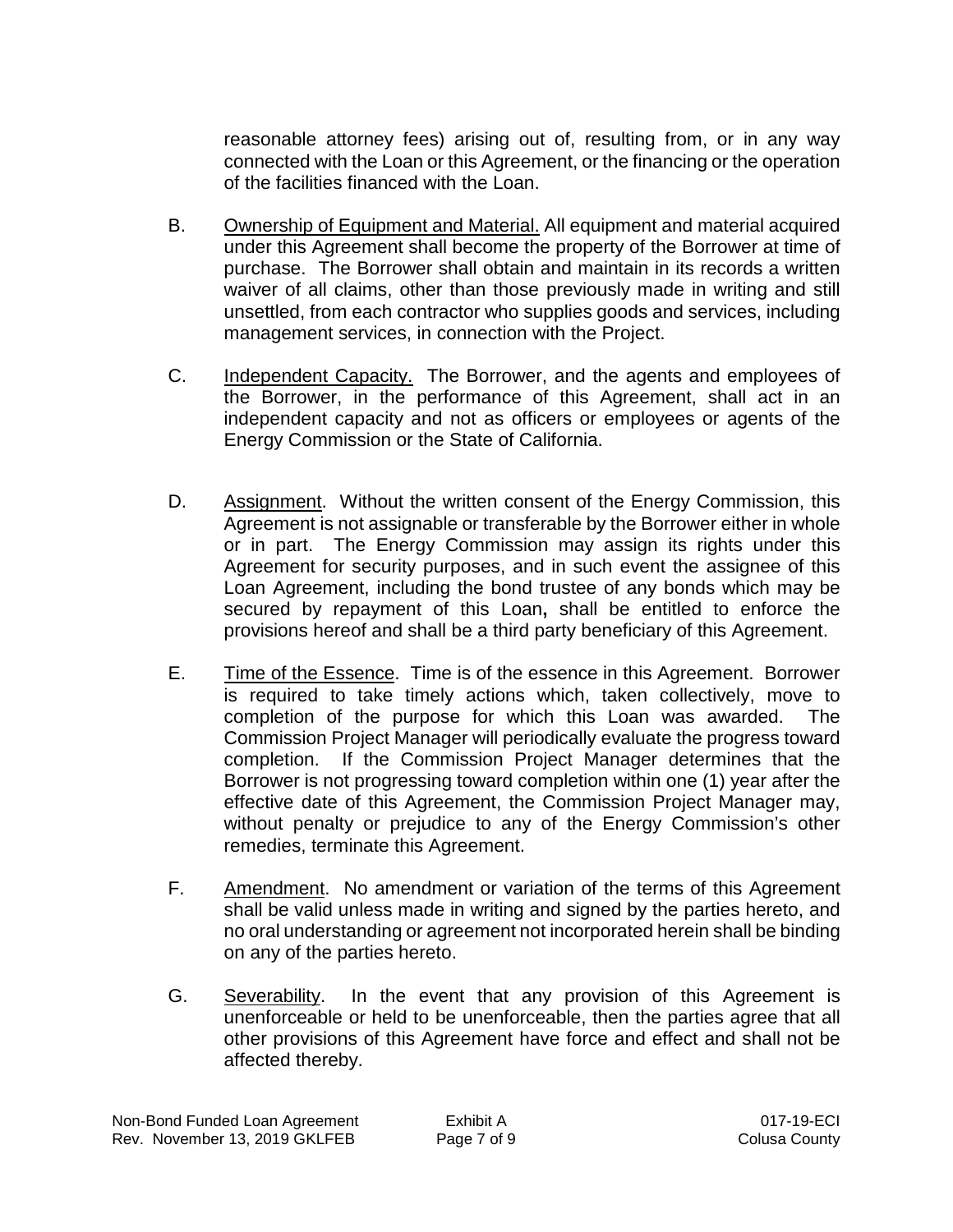- H. Governing Law and Venue. This Agreement is governed by and shall be interpreted in accordance with the laws of the State of California. Venue shall be in Sacramento County.
- I. Non-discrimination. During the performance of this Agreement, the Borrower and its contractors and subcontractors shall not unlawfully discriminate, harass, or allow harassment against any employee or applicant for employment because of sex, race, color, ancestry, religious creed, national origin, physical disability (including HIV and AIDS), mental disability, medical condition (cancer), age (over 40), marital status, and family care leave. The Borrower and its contractors and subcontractors shall insure the evaluation and treatment of their employees and applicants for employment are free from such discrimination and harassment. The Borrower and its contractors and subcontractors shall comply with the provisions of the Fair Employment and Housing Act (Government Code Section 12990 (a-f) et seq.) and the applicable regulations promulgated thereunder (California Code of Regulations, Title 2, Section 7285 et seq.). The applicable regulations of the Fair Employment and Housing Commission implementing Government Code Section 12990 (a-f), set forth in Chapter 5 of Division 4 of Title 2 of the California Code of Regulations, are incorporated into this agreement by reference and made a part hereof as if set forth in full. The Borrower and its contractors and its subcontractors shall give written notice of their obligations under this clause to labor organizations with which they have a collective bargaining or other agreement. The Borrower and its contractors shall include the nondiscrimination and compliance provisions of this clause in all subcontracts to perform work under this Agreement.
- J. Incorporation of Energy Conservation Assistance Act. The Energy Conservation Assistance Act, together with any applicable rules, regulations or procedures authorized by such statute, is incorporated by reference in this Agreement.
- K. Borrower Authorization. The Borrower certifies it has full power and authority to enter into this Agreement, and this Agreement has been duly authorized, executed and delivered by the Borrower. The Borrower acknowledges the resolution of its governing body or other official action authorizing it to enter into this Agreement. The Borrower also authorizes such further acts as are necessary, including execution of the Promissory Note, to implement and further the intent of this Agreement.
- L. Prevailing Wage. The Borrower shall comply with Chapter 1 (commencing with Section 1720) of Part 7 of Division 2 of the Labor Code relating to the payment of prevailing wage for work performed on the Project financed in whole or in part with the proceeds of the Loan.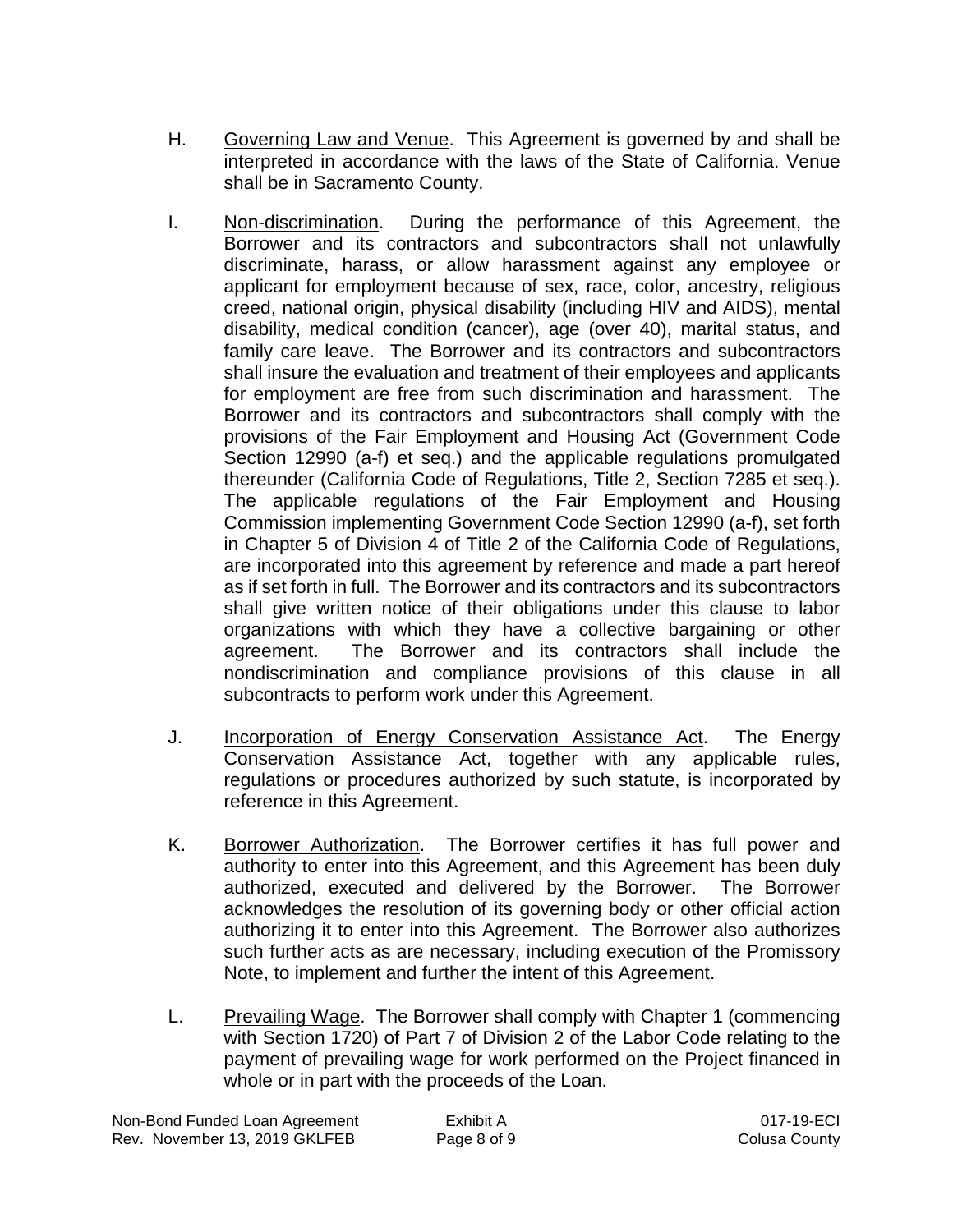M. Funding Eligibility. By signing this Agreement, Borrower certifies it is eligible to receive state funding under all applicable laws, including but not limited to Chapter 2.8 "Project Labor Agreements", of Part 1, of Division 2 of the Public Contract Code.

## 14. **NOTICE**

Any notice required to be given to the Energy Commission hereunder shall be sent to the person and address listed under Legal Notices in Exhibit G, Contacts, or at such other address as the Energy Commission may designate in writing to the Borrower. Any notice required to be given to the Borrower hereunder shall be sent to the address shown for Borrower in this Agreement, or at such other address as the Borrower shall designate in writing to the Energy Commission. Notice to either party may be given using the following delivery methods: U.S. mail, overnight mail, or personal delivery, providing evidence of receipt, to the respective parties identified in this Agreement. Delivery by fax or e-mail is not considered notice for the purposes of this Agreement. Notice shall be effective when received, unless a legal holiday for the State commences on the date of the attempted delivery in which case the effective date shall be postponed 24 hours, or whenever the next business day occurs.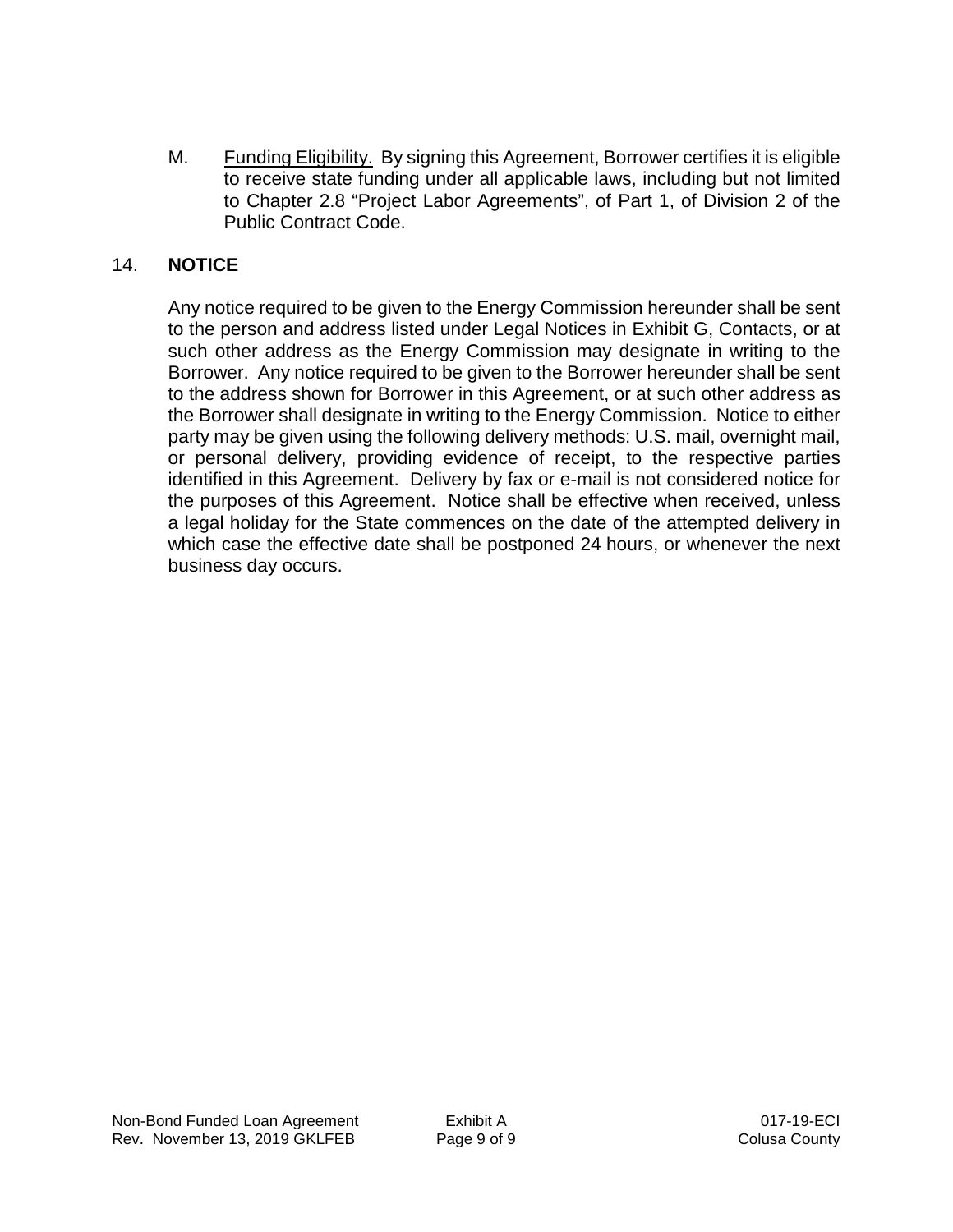# **EXHIBIT A ATTACHMENT 1 BUDGET DETAIL/PROJECT COST AND SAVINGS**

This loan is made to Colusa County (Borrower) for an energy savings project. The project consists of the energy efficiency and renewable energy measures listed in Table 1 below to be installed in Colusa County, California.

The table below summarizes the estimated project cost(s), saving(s) and simple payback(s) for the project.

| <b>Project Measure / Location</b>                                                                                      | <b>Estimated</b><br><b>Total Project</b><br><b>Cost</b> | <b>Energy</b><br><b>Commission</b><br><b>Loan Amount</b> | <b>Estimated</b><br>Annual<br><b>Energy</b><br>Cost<br><b>Savings</b> | <b>Simple</b><br>Payback*<br>(Years) |
|------------------------------------------------------------------------------------------------------------------------|---------------------------------------------------------|----------------------------------------------------------|-----------------------------------------------------------------------|--------------------------------------|
| Install 74 LED fixtures at the<br><b>Williams Road Department</b>                                                      | \$36,066                                                | \$36,066                                                 | \$7,527                                                               | 4.8                                  |
| Install a 30 kWdc Roof-<br>Mounted Solar PV Array at the<br><b>Williams Road Department</b>                            | \$107,593                                               | \$107,593                                                | \$9,978                                                               | 10.8                                 |
| Install 80 LED fixtures at the<br><b>Williams Library</b>                                                              | \$15,890                                                | \$15,890                                                 | \$1,390                                                               | 11.4                                 |
| Install 106 LED fixtures at the<br>Plaza facility                                                                      | \$24,314                                                | \$24,314                                                 | \$2,730                                                               | 8.9                                  |
| Replace three 3.5 ton<br>package units and one wall-<br>mount heat pump at the Plaza<br>facility                       | \$85,098                                                | \$23,475                                                 | \$1,565                                                               | 15.0                                 |
| Replace one split-system with<br>a 5 ton condenser and furnace                                                         | \$15,688                                                | \$8,370                                                  | \$558                                                                 | 15.0                                 |
| Install 231 LED fixtures at the<br>Colusa Library/E-health facility                                                    | \$38,707                                                | \$38,707                                                 | \$5,374                                                               | 7.2                                  |
| Replace one 5 ton, three 7.5<br>ton and one 10 ton package<br>units at the Colusa Library/E-<br><b>Health facility</b> | \$193,381                                               | \$75,030                                                 | \$5,002                                                               | 15.0                                 |
| Install 433 LED fixtures at the<br><b>Historic Courthouse</b>                                                          | \$66,961                                                | \$66,961                                                 | \$9,909                                                               | 6.8                                  |

## **Table 1: Project Summary**

Rev January 2, 2020

Budget Detail **Exhibit A, Attachment 1** 020-19-ECI<br>Rev January 2, 2020 **Exhibit A, Attachment 1** 020-19-ECI<br>Page 1 of 3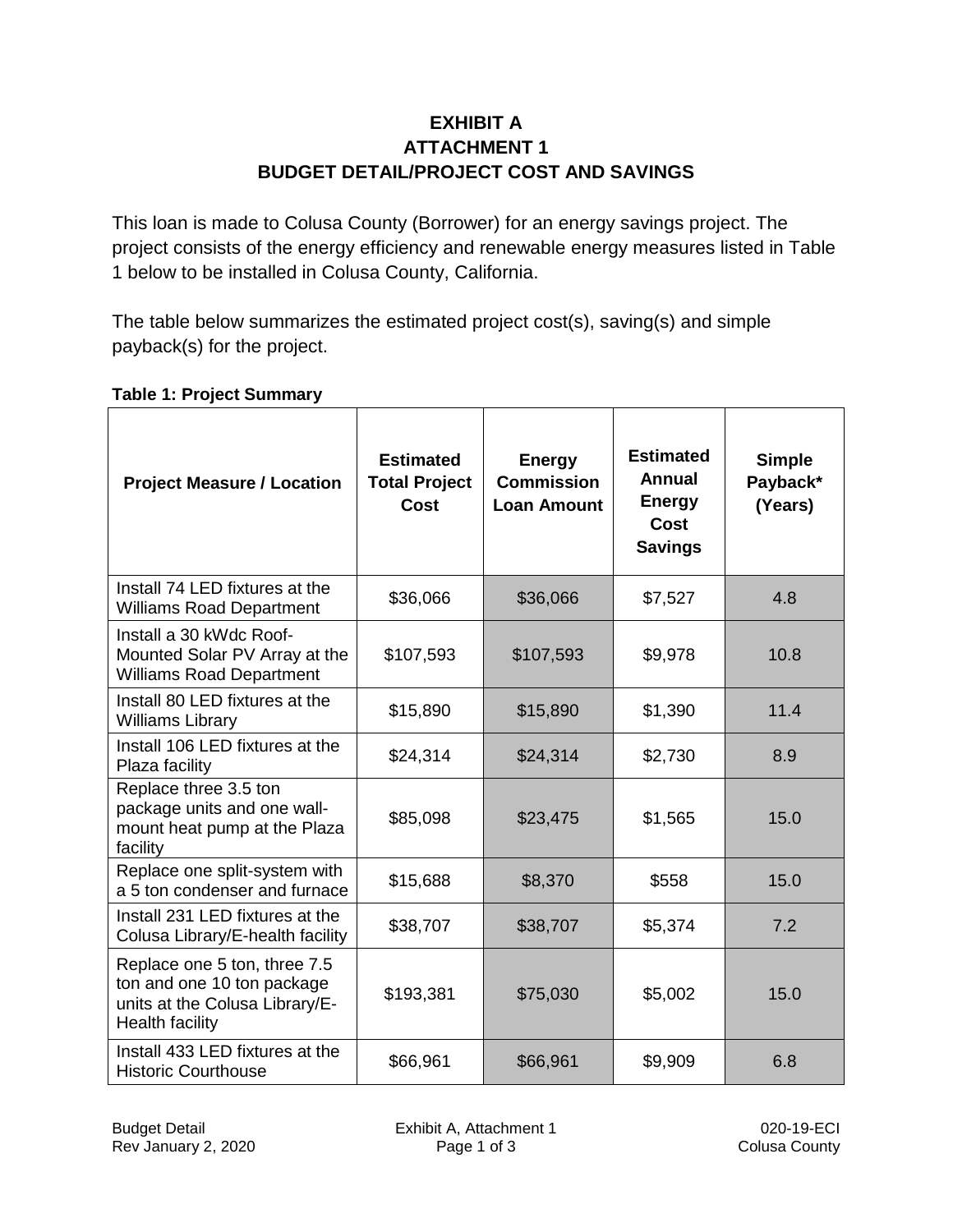| Replace two 3 ton split<br>systems, two 3 ton and one 4<br>ton package units at the<br><b>Historic Courthouse</b>                                         | \$76,525    | \$25,395    | \$1,693   | 15.0       |
|-----------------------------------------------------------------------------------------------------------------------------------------------------------|-------------|-------------|-----------|------------|
| Additional replacements of<br>one 5 ton split systems, two<br>2.5 ton, one 3.5 ton and one<br>10 ton package units at the<br><b>Historic Courthouse</b>   | \$82,927    | \$30,045    | \$2,003   | 15.0       |
| Install 223 LED fixtures at the<br><b>Courthouse Annex</b>                                                                                                | \$57,169    | \$57,169    | \$7,491   | 7.6        |
| Replace a 600,000 btu boiler<br>system at the Courthouse<br>Annex                                                                                         | \$106,618   | \$62,577    | \$3,681   | 17.0       |
| Install a 94 kWdc carport<br>mounted PV array at the<br><b>Courthouse Annex</b>                                                                           | \$378,460   | \$378,460   | \$30,341  | 12.5       |
| Install 249 LED fixtures at the<br><b>Behavioral Health facility</b>                                                                                      | \$50,494    | \$50,494    | \$8,103   | 6.2        |
| Replace three 2 ton, two 3<br>ton, two 3.5 ton, one 4 ton,<br>one five 5 ton and three 6 ton<br>package units at the<br><b>Behavioral Health facility</b> | \$220,936   | \$66,240    | \$4,416   | 15.0       |
| Install an 84 kWdc roof-<br>mounted solar PV array at the<br><b>Behavioral Health facility</b>                                                            | \$284,225   | \$284,225   | \$29,532  | 9.6        |
| Install 188 LED fixtures at the<br><b>Behavioral Health facility</b>                                                                                      | \$29,624    | \$29,624    | \$4,061   | 7.3        |
| Install a 73 kWdc solar PV<br>array at the Human Health<br>Services facility                                                                              | \$236,080   | \$236,080   | \$24,288  | 9.7        |
| Install a cool roof at the<br><b>Behavioral Health facility</b>                                                                                           | \$137,234   | \$5,925     | \$395     | 15.0       |
| <b>TOTALS:</b>                                                                                                                                            | \$2,243,990 | \$1,622,640 | \$160,037 | 10.1 Years |

\* The simple payback is based on the loan amount divided by the annual energy cost savings.

The Borrower shall implement each measure listed in Table 1.

If Borrower does not complete one or more of the measures or deviates from the quantities and specifications listed in Table 1, the California Energy Commission (CEC) Project Manager will calculate the maximum loan amount supported by the project. The loan amount will be determined by the lesser of: 1) multiplying the annual energy cost savings by 17 years; 2) total project costs; or 3) approved loan amount.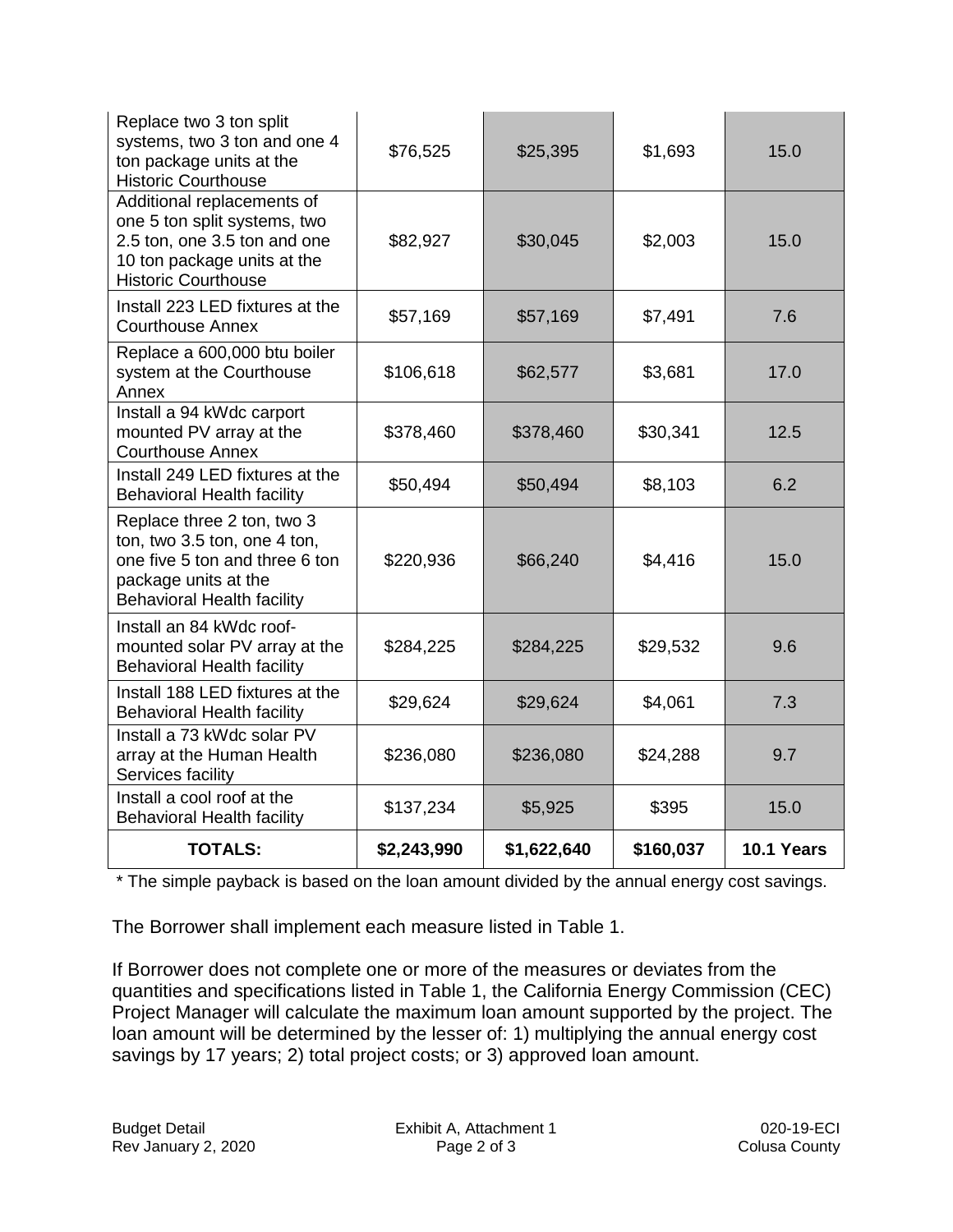The Borrower shall notify the CEC Project Manager in writing if Borrower expects any information in Table 1 to change. CEC staff will advise Borrower of the procedure to approve any changes. Written documentation is required for changes to the information included in this attachment.

If the Borrower has received disbursements exceeding the maximum loan amount supported by the project, the Borrower shall refund the difference to the CEC within 30 days of notification.